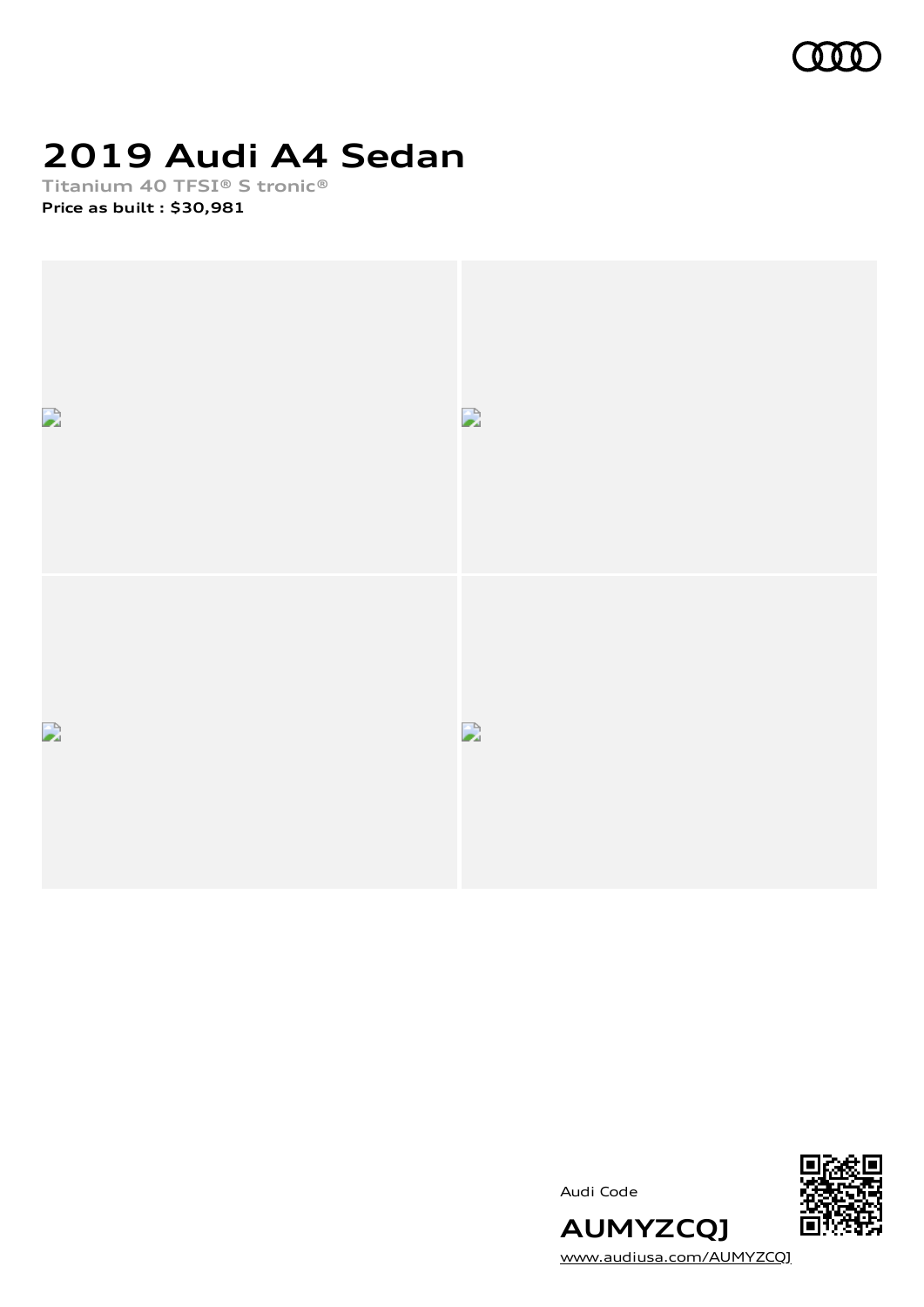## **Summary**

**Audi 2019 Audi A4 Sedan** Titanium 40 TFSI® S tronic®

**Price as buil[t](#page-8-0)** \$30,981

#### **Exterior colour**

**Interior colour**

Ibis White

### D

#### **Further Information**

|                 | N٥           |
|-----------------|--------------|
| Mileage         | 27,154 miles |
| Type of vehicle | Used car     |

**Warranty**

### **Audi Code**

AUMYZCQJ

**Your configuration on www.audiusa.com** [www.audiusa.com/AUMYZCQJ](https://www.audiusa.com/AUMYZCQJ)

**Commission number** aca587ec0a0e09b12794

### **Technical Specifications**

Seats Black Dashboard Black Carpet Black Headliner Black

Engine type 2.0-liter four-cylinder Displacement/Bore and 1,984/82.5 x 92.8 cc/mm stroke Torque 236 lb-ft@rpm Top track speed 130 mph mph Acceleration (0 - 60 mph) 7.1 seconds seconds Recommended fuel Premium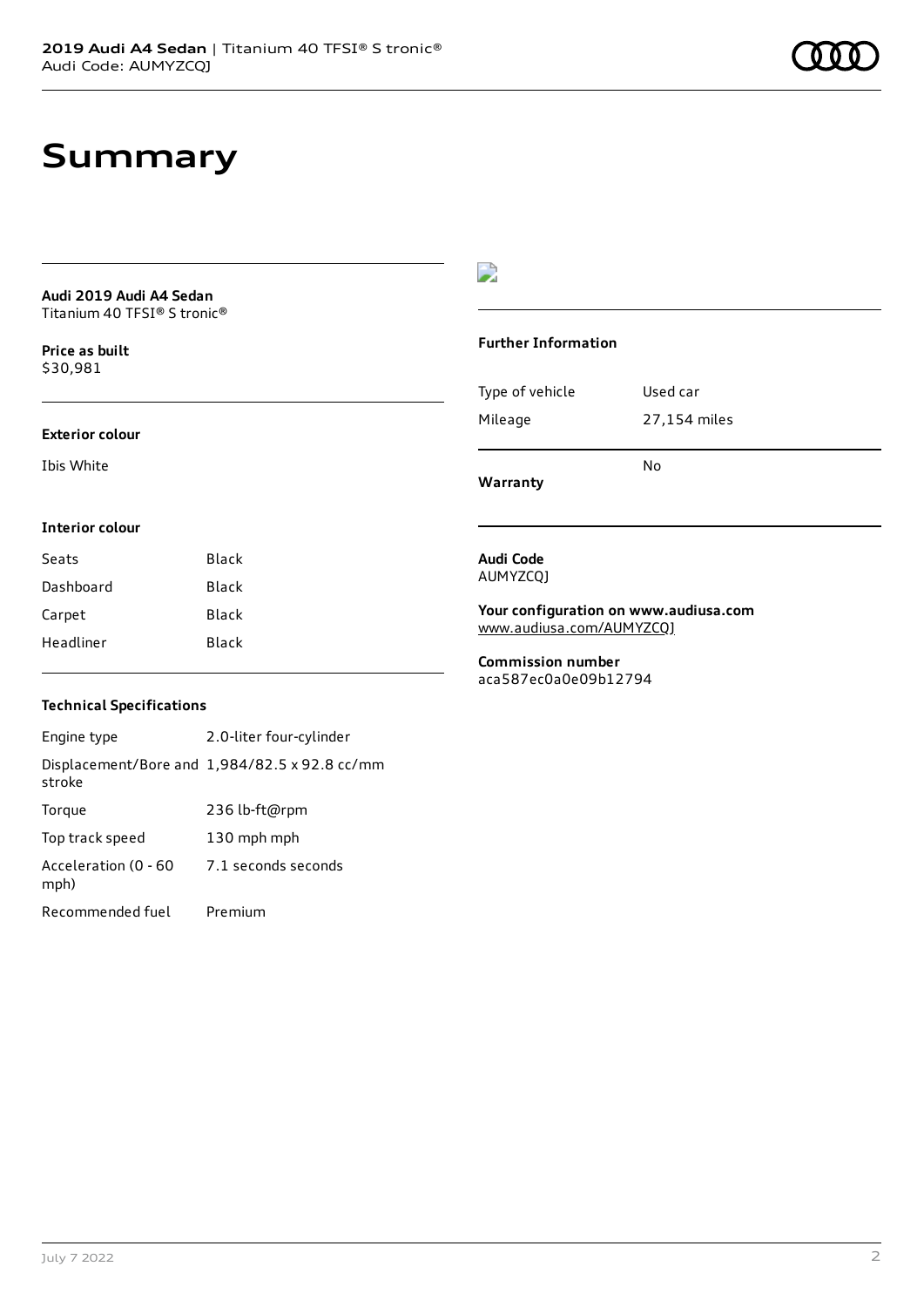

# **Standard features**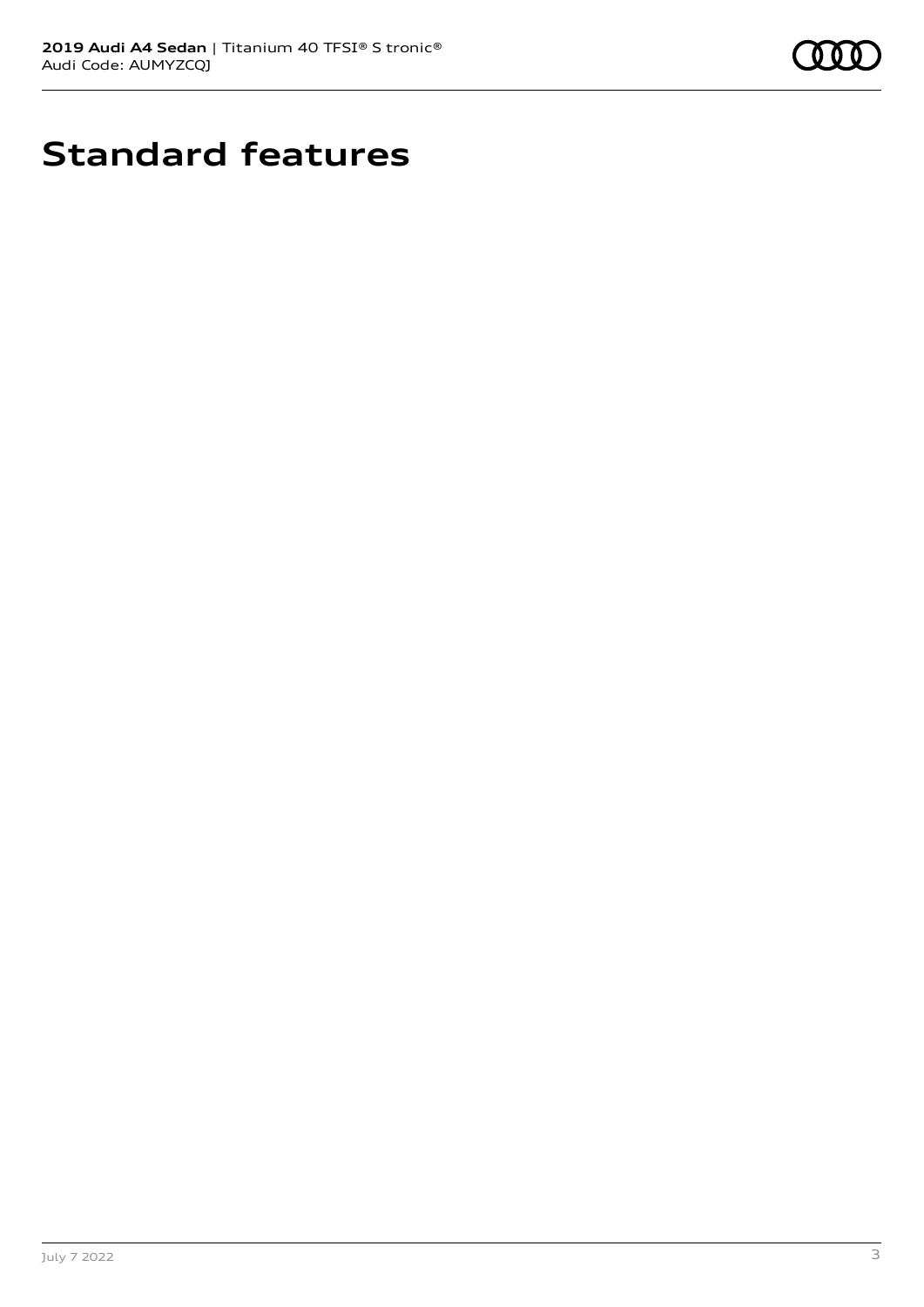# **Dealer remarks**

CARFAX One-Owner. This Audi A4 is well equipped and includes the following key features, Collision Warning System, Keyless Access with Push Button Start, Bluetooth Hands-Free, 10 Speakers, AM/FM radio, Audi smartphone interface (Apple CarPlay/Android Auto), Exterior Parking Camera Rear, Garage door transmitter: HomeLink, Heated Front Bucket Seats, High intensity discharge headlights: Xenon plus, Leather Seating Surfaces, Low tire pressure warning, Power moonroof, Radio: Audi Sound System, Split folding rear seat, Steering wheel mounted audio controls, Telescoping steering wheel, Tilt steering wheel, Wheels: 18" 10-Spoke-V Design.

Ibis White 2019 Audi A4 2.0T Premium 4D Sedan FrontTrak 7-Speed Automatic S tronic 2.0L I4 TFSI DOHC 27/34 City/Highway MPG

Servicing the Bozeman, Butte, Billings, Great Falls, Missoula, Kalispell, Helena, and Great Southwest Montana areas for over 21 years. We offer transparency with the opportunity to build your deal online, buy from home, or visit one of our clean, state of the art Ressler facilities. We also offer remote test drives and vehicle delivery within the Gallatin Valley. As part of the Ressler group, we are "Community Born, Community Driven."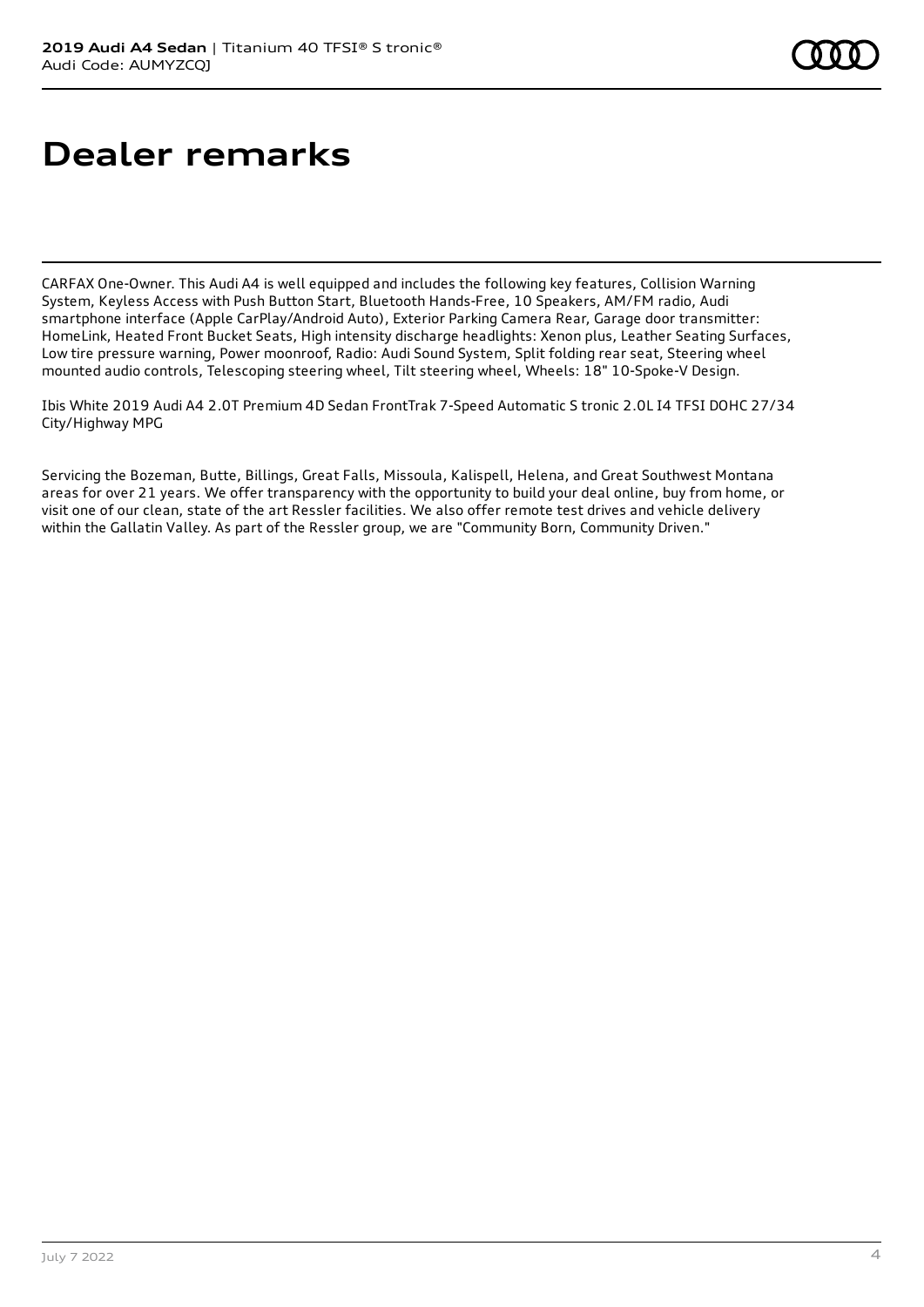## **Technical Specifications**

### **Engineering | Performance**

| Engine type                                 | 2.0-liter four-cylinder                       |
|---------------------------------------------|-----------------------------------------------|
| Acceleration (0 - 60<br>mph)                | 7.1 seconds seconds                           |
| Power Level                                 | 40                                            |
| Engine block                                | Cast-iron                                     |
| Induction/fuel injection Turbocharged/TFSI® |                                               |
| Cylinder head                               | Aluminum-alloy                                |
| Max. output ps/hp                           | 188 @ rpm                                     |
| stroke                                      | Displacement/Bore and 1,984/82.5 x 92.8 cc/mm |
| Top track speed                             | 130 mph mph                                   |
| Torque                                      | 236 lb-ft@rpm                                 |
| Valvetrain                                  | 16 valve DOHC with Audi valvelift             |

#### **Transmission | Drivetrain**

| Gear ratios: 6th         | 0.557:1                                                                             |
|--------------------------|-------------------------------------------------------------------------------------|
| Gear ratios: Final Drive | 4.234:1                                                                             |
| Gear ratios: 7th         | 0.433:1                                                                             |
| Gear ratios: 4th         | 1.057:1                                                                             |
| Transmission             | Seven-speed S tronic <sup>®</sup> dual-clutch<br>transmission and front-wheel drive |
| Gear ratios: 5th         | 0.738:1                                                                             |
| Gear ratios: 2nd         | 2.190:1                                                                             |
| Gear ratios: 3rd         | 1.517:1                                                                             |
| Gear ratios: Reverse     | 2.75:1                                                                              |
| Gear ratios: 1st         | 3.188:1                                                                             |
|                          |                                                                                     |

#### **Steering**

| Steering type                             | Electromechanical speed-sensitive<br>power steering system |
|-------------------------------------------|------------------------------------------------------------|
| Turning diameter, curb-38.1 ft<br>to-curb |                                                            |
| Steering ratio                            | 15.9:1                                                     |

#### **Suspension**

| Front axle | Five-link front independent steel<br>spring suspension |
|------------|--------------------------------------------------------|
| Rear axle  | Five-link rear independent steel<br>spring suspension  |

#### **Electrical system**

| Alternator | 14 Volt - 110-150A  |
|------------|---------------------|
| Battery    | 12 Volt - 420A/70Ah |

### **(1/2)**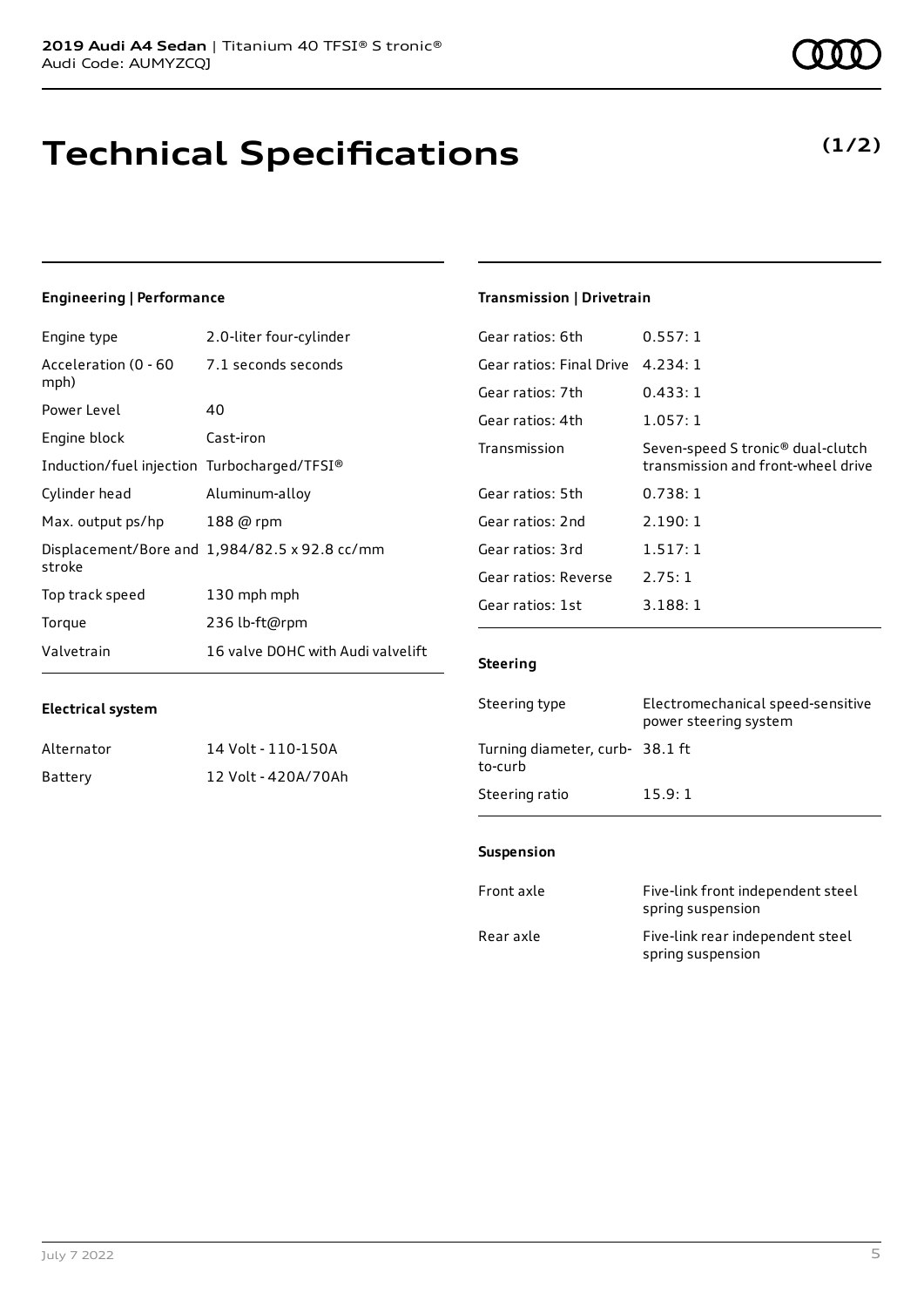# **Technical Specifications**

### **Brakes**

| Parking brake       | Electromechanical         |
|---------------------|---------------------------|
| Rear brakes         | 11.8 (solid disc) in      |
| <b>Front brakes</b> | 12.4 (ventilated disc) in |

### **Body**

Material **Lightweight construction** technology - multi-material body construction (steel and aluminum composition) and multistep anticorrosion protection

#### **Warranty | Maintenance**

| Warranty    | 4-year/50,000 mile Audi New<br>Vehicle Limited Warranty                                  |
|-------------|------------------------------------------------------------------------------------------|
| Maintenance | 12-month/10,00 mile (whichever<br>occurs first) NO CHARGE first<br>scheduled maintenance |

#### **Exterior Measurements**

| Height                           | 56.2 in  |
|----------------------------------|----------|
| Overall width without<br>mirrors | 72.5 in  |
| Length                           | 186.1 in |
| Wheelbase                        | 110.0 in |
| Drag coefficient                 | 0.27 Cw  |
| Overall width with<br>mirrors    | 79.6 in  |
| Track rear                       | 61.2 in  |
| <b>Track front</b>               | 61.9 in  |
| Curb weight                      | 3,450 lb |

### **Interior measurements**

| Seating capacity                          | 5                     |
|-------------------------------------------|-----------------------|
| Shoulder room, rear                       | 54.5 in               |
| Head room with front<br>sunroof           | 38.9 in               |
| Leg room, rear                            | 35.7 in               |
| Shoulder room, front                      | 55.9 in               |
| Head room with rear<br>sunroof            | 37.4 in               |
| Leg room, front                           | 41.3 in               |
| Cargo volume, rear<br>seatbacks up/folded | $13.0/-$ cu ft, cu ft |
|                                           |                       |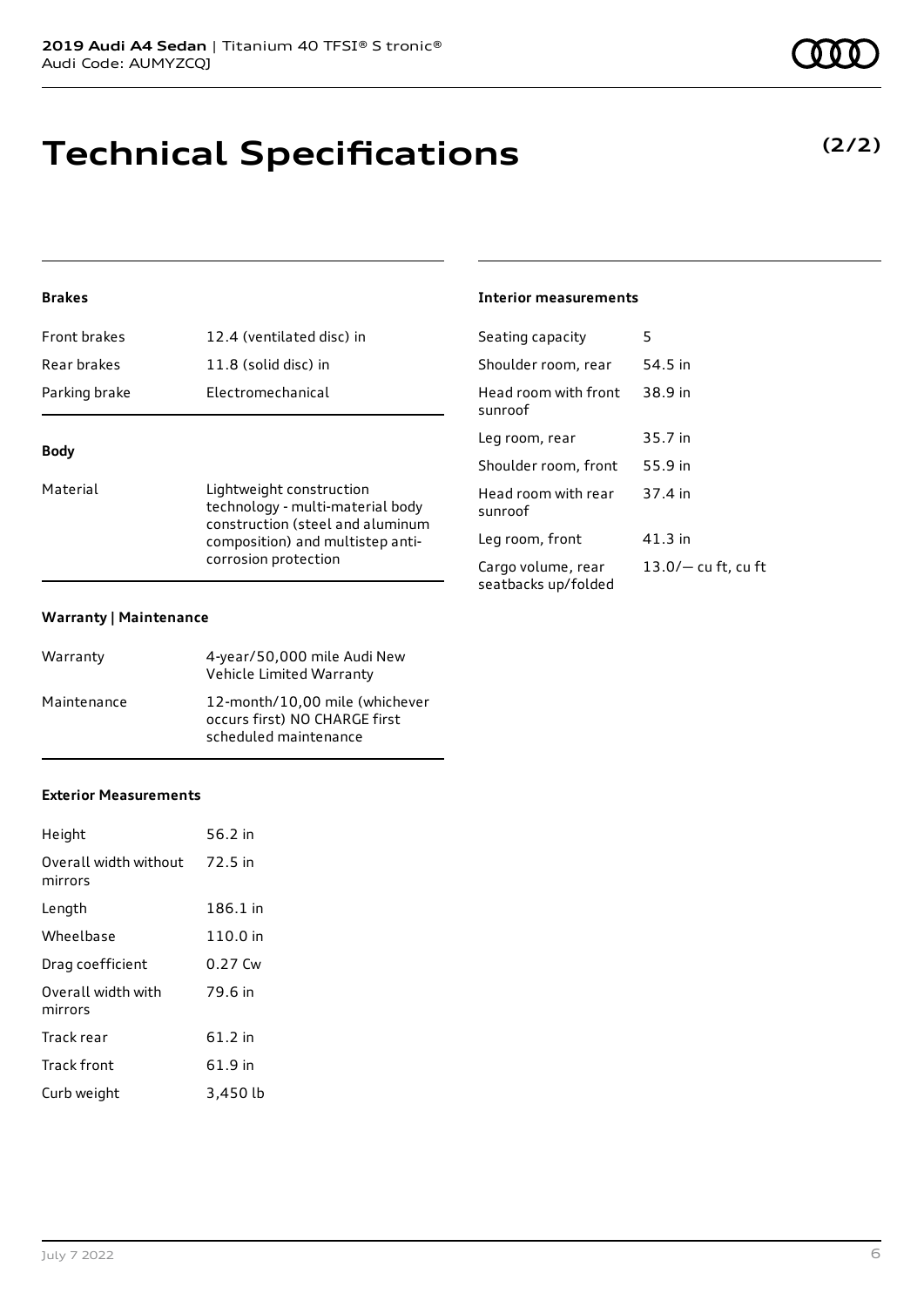### **Consumption- and emission**

**Consumption by NEDC**

combined 30 mpg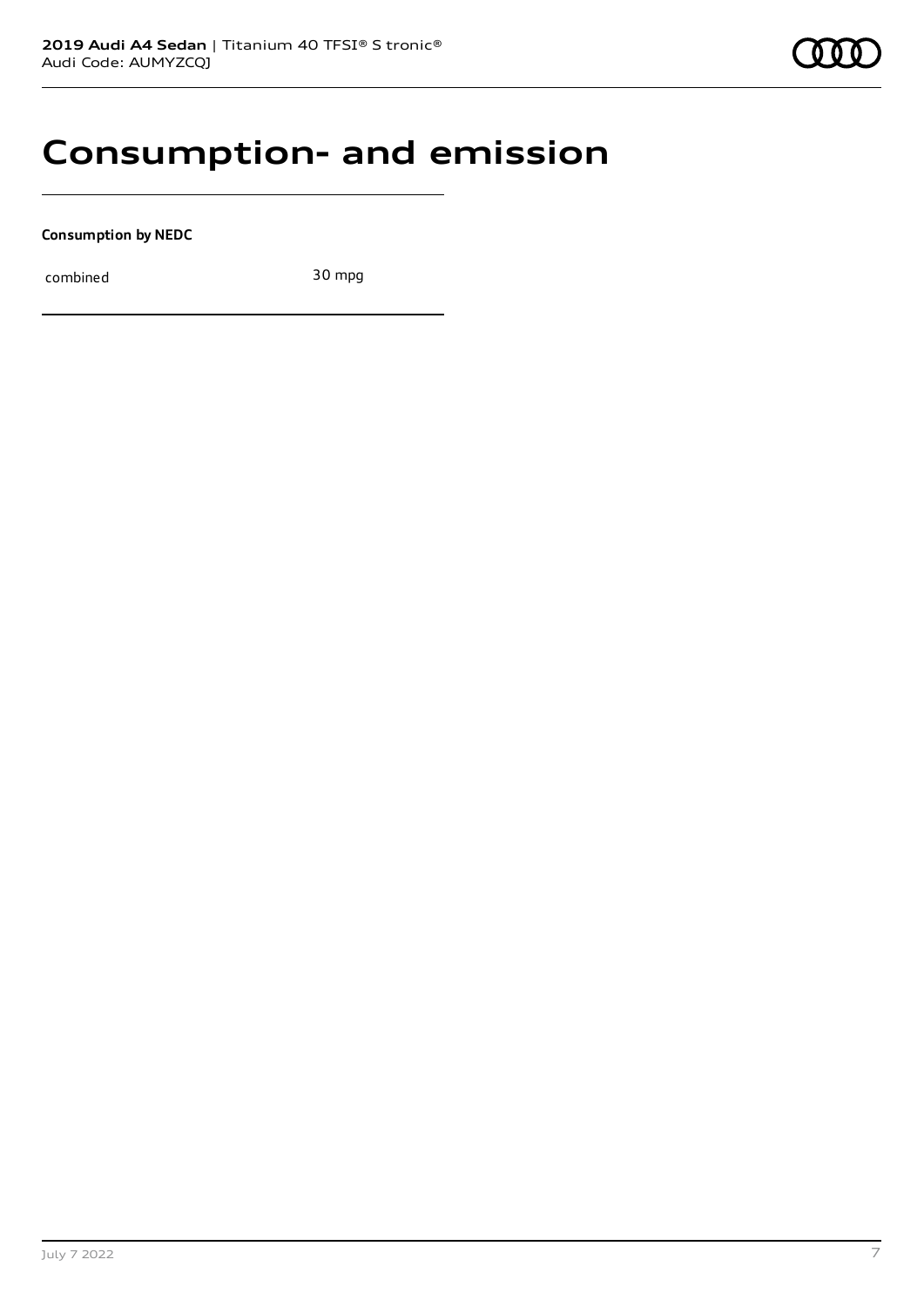# **Contact**

Dealer **Audi Bozeman**

31908 Frontage Rd 59715 Bozeman MT

Phone: 4065861772 FAX: 4065562186

www: [https://www.audibozeman.com](https://www.audibozeman.com/)